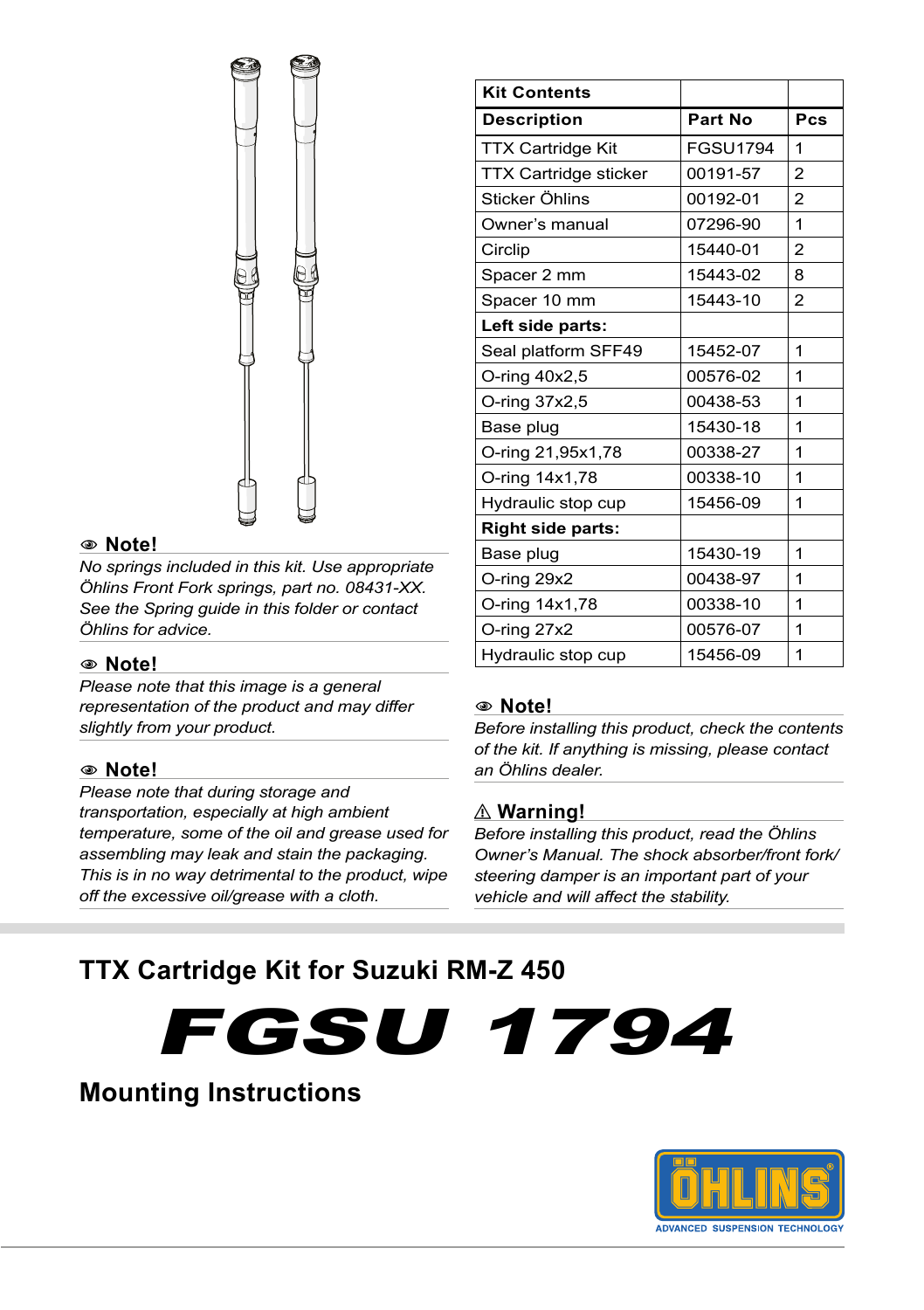## **SPECIAL TOOLS**

| Tool                      | Part no | Size  |
|---------------------------|---------|-------|
| Clamp tool inner<br>tube  |         | 49 mm |
| Fork cap tool,<br>octagon |         | 50 mm |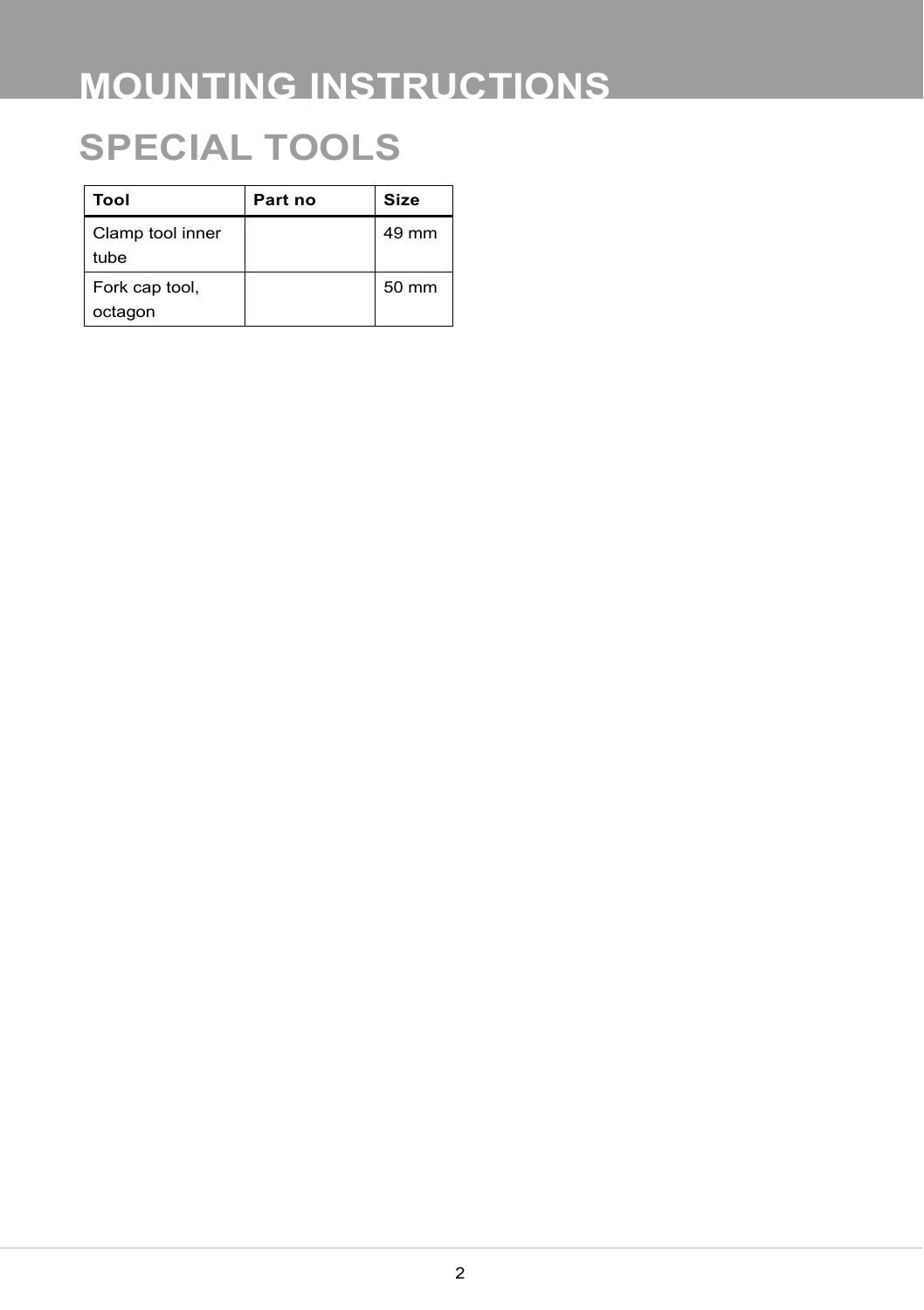### **Remove the original fork legs**

#### ⚠ **Warning!**

*We strongly recommend to let an Öhlins dealer install this product.*

#### ⚠ **Warning!**

*If you work with a lifted vehicle, make sure that it is safely supported to prevent it from tipping over.*

#### 1 **Note!**

*When you work with this product, see the vehicle service manual for vehicle specific procedures and important data.*

#### 1 **Note!**

*Before you install this product clean the vehicle.*

#### **1**

Place the motorcycle on a work stand so that the front wheel barely touches the ground.

#### **2**

Remove the front wheel, plastic fork leg protectors and the brake caliper.

#### **3**

Measure the distance from the top of the fork leg to the top of the upper triple clamp, see figure.

| Note measure         |  |
|----------------------|--|
| Fork height position |  |

#### **4**

Loosen the upper triple clamp screws.

#### **5**

Loosen the top cap ½ turn. Use a Fork cap tool.

#### **6**

Loosen the lower triple clamp screws.

#### **7**

Remove the fork legs from the vehicle.

#### **8**

Clean the fork legs, make sure to clean underneath the fork bottom.

#### **9**

Refer to the vehicle service manual to remove the original front fork and spring from the fork leg. Turn the fork legs upside down and pour out all oil.





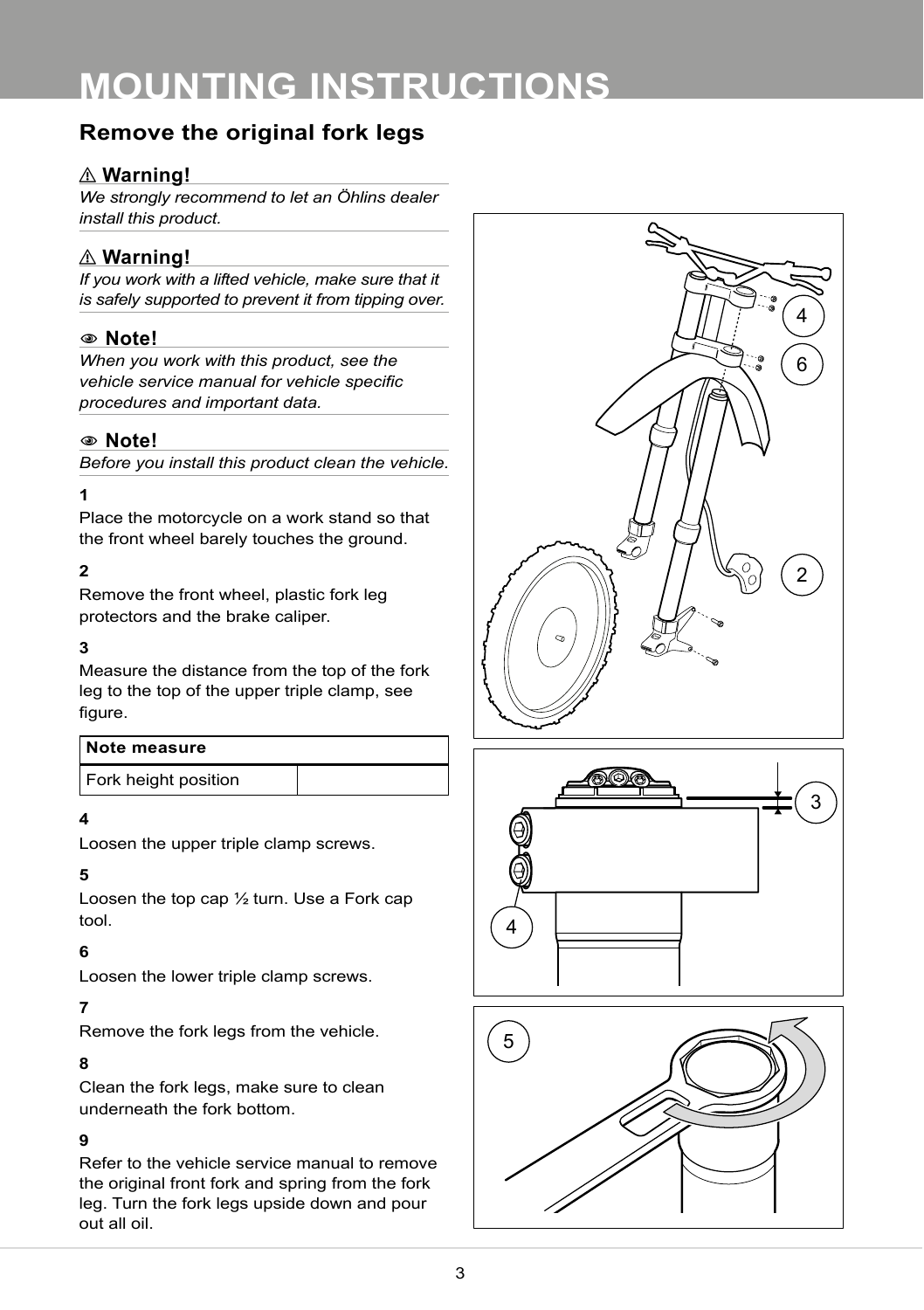#### **Seal Platform (Left fork leg only)**

#### **10**

Remove the lock screw for the steel tube.

#### **11**

Grind damaged threads in the bottom of the lock screw hole.

#### **12**

Heat up the fork bottom to approx. 150° to remove any locking adhesive.

#### **13**

Unthread the inner tube from the fork bottom and remove the OEM seal platform.

#### **14**

Clean the fork bottom and fork leg thread.

#### **15**

Install the Öhlins seal platform and o-rings.

#### **16**

Apply thread locking adhesive to the inner tube thread. Reinstall the inner tube into the fork bottom.

#### **17**

Tighten to 200 Nm.

#### **18**

Reinsert the lock screw for the steel tube.

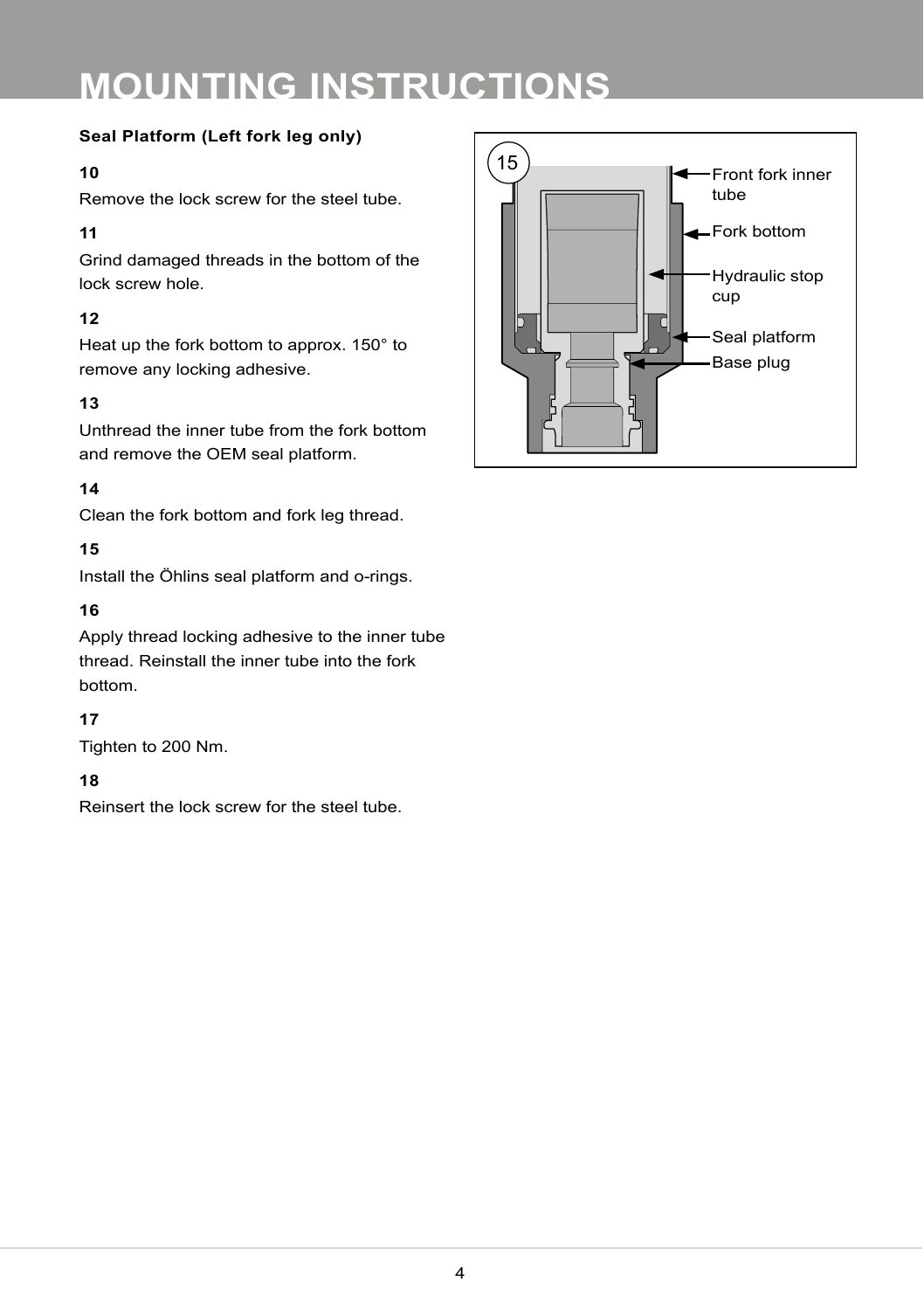## **Install the Öhlins cartridge kit**

#### **19**

Use contact cleaner to clean the contact surfaces between the hydraulic stop cup and the fork bottom.

Insert the hydraulic stop cup in the original fork leg, insert from the upper end of the fork tube.

#### ✋**✋ Caution!**

*Make sure that the hydraulic stop cup is in correct position before you tighten.*

#### **20**

Install and tighten the base plug into the fork bottom, tighten to 45 Nm.

### ✋**✋ Caution!**

*If the hydraulic stop cup rotates when you install and tighten, carefully use an impact machine.*

#### **21**

Apply grease on the thread of the piston rod end.

#### **22**

Insert, if any, the preload washer/s, recommeded spring and the cartridge kit into the original fork leg.

#### 1 **Note!**

*Place the preload washer/s below the spring, at the bottom end of the fork leg.*



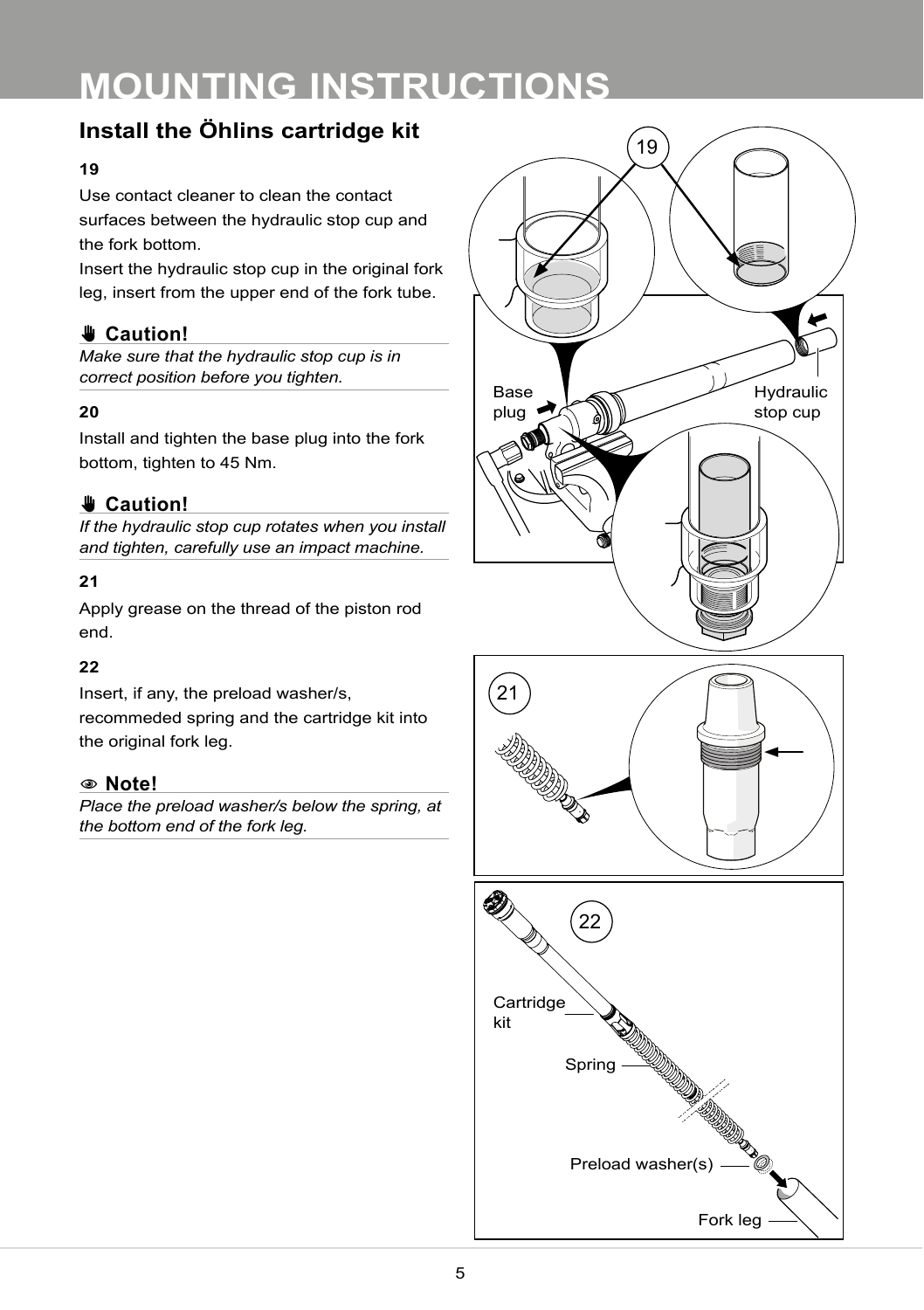#### **23**

Use a 12 mm socket to tighten the cartridge shaft end into the base plug, turn counter clockwise and tighten to maximum 18 Nm. *Do not over tighten.*

#### **24**

Install the security snap-ring at the shaft end groove.

#### **25**

Pour Öhlins Front fork fluid in the fork leg, refer to the recommended quantity in Setup data.

#### **26**

Make sure that the front fork is fully extended. Use a fork cap tool to tighten the Öhlins fork top cap to maximum 10 Nm.

#### **27**

Check and set the rebound and compression valves click positions, refer to the recommended setup in Setup data.

#### **28**

Install the front fork legs into the triple clamps. Set the fork legs at the same height position as before. Refer to the vehicle service manual for correct tightening torque.

#### **29**

Install the brake caliper and the front wheel. Make sure that all removed parts are installed in the same positions that they were before.

#### 1 **Note!**

*It is very important to tighten the triple clamps to the correct torque, refer to the vehicle service manual.*





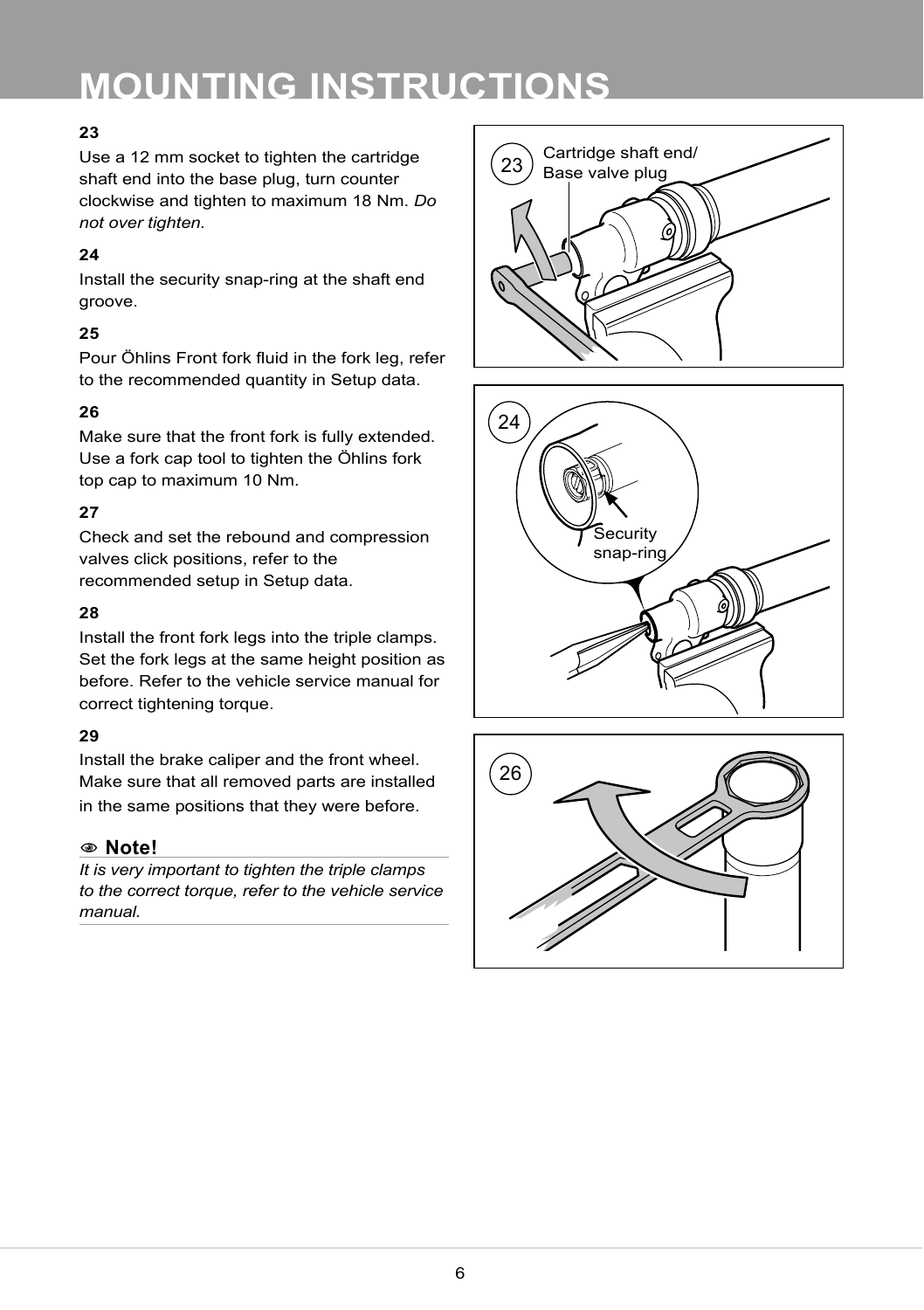# **SETUP DATA**

| Rebound damping                  | 14  | clicks |
|----------------------------------|-----|--------|
| Compression damping              | 14  | clicks |
| Spring preload*                  | 10  | mm     |
| Total spring installation length | 479 | mm     |

| Fluid volume (each leg) | 0.390             | litre |  |
|-------------------------|-------------------|-------|--|
| Fluid volume range      | 0,320-0,420 litre |       |  |
| Öhlins front fork fluid | 01330-XX          |       |  |

### **Recommended preload range:**

| Over all spring rate [N/mm] | 14.1 | 4.2 | 4.3                                                                            | 4.4 | 4.5 | 4.6 | 4.7 | 4.8 | 4.9 | 5.0 |      |  |
|-----------------------------|------|-----|--------------------------------------------------------------------------------|-----|-----|-----|-----|-----|-----|-----|------|--|
| Rec. preload range [mm]     |      |     | <u>  8-13   8-13   8-12   8-12   8-12   8-12   8-11   8-11   7-11   7-11  </u> |     |     |     |     |     |     |     | 7.11 |  |

Adjust by adding/removing preload washer(s) 15443-XX.

\*To achieve specified spring preload the total spring installation length can be controlled prior installation into fork leg. See model specific length in setup data.

| Total spring installation length |                   |  |  |  |
|----------------------------------|-------------------|--|--|--|
| MWWWWWWWWWWWWWWA                 |                   |  |  |  |
| Spring                           | Preload washer(s) |  |  |  |